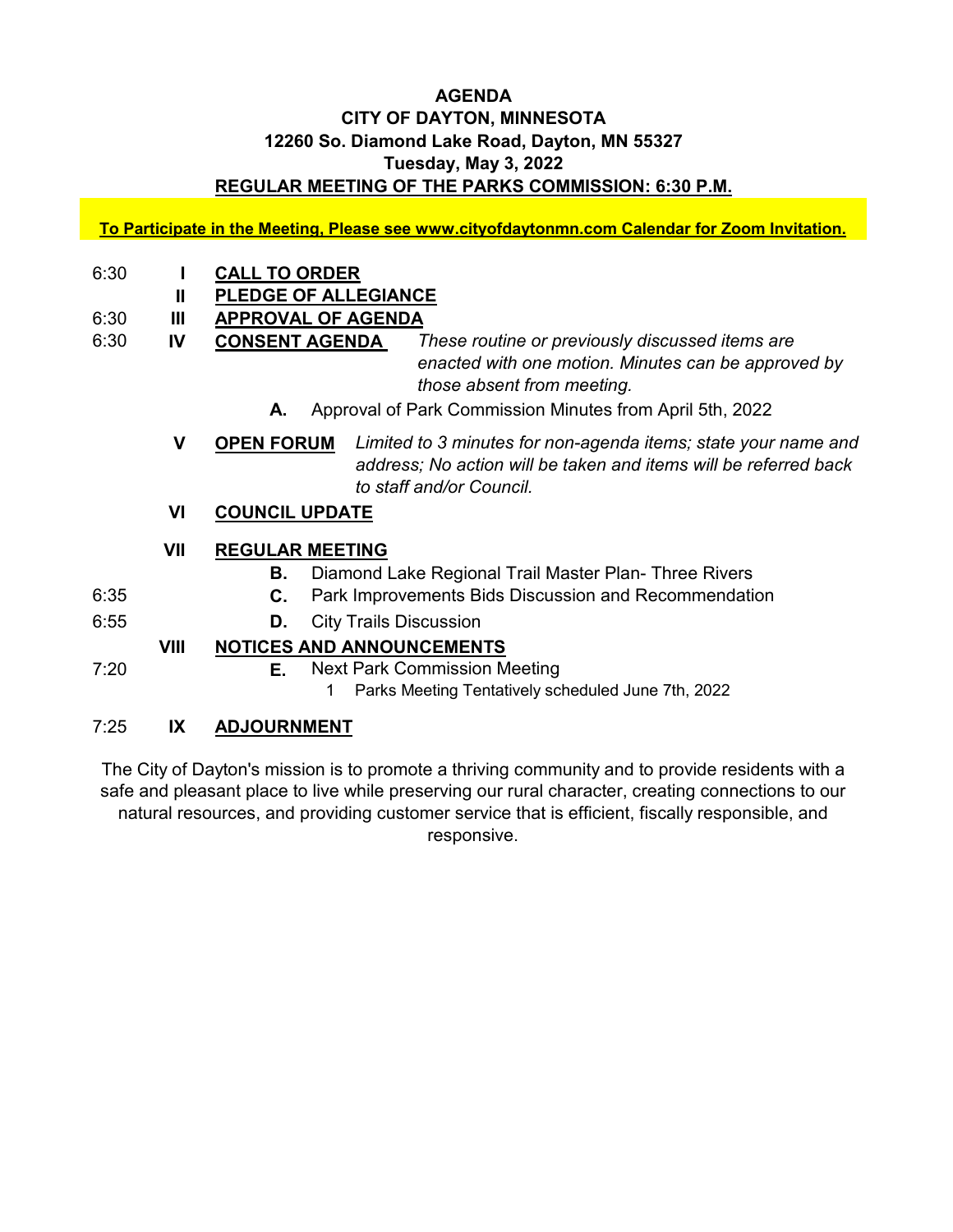## **MINUTES OF THE APRIL 5, 2022 PARKS COMMISSION MEETING CITY OF DAYTON, MINNESOTA**

# **I. CALL TO ORDER at 6:30 PM**

Present: Doug Baines, David Kline, Jack Prom, and Dave Pikal

Absent: David Fashant

City Council Members Present: Julie Gustafson

Also in attendance: City Planner Alec Henderson; Public Works Superintendent Marty Farrell; Activity Center Coordinator Teresa Schmiedlin.

## **II. PLEDGE OF ALLEGIANCE**

## **III. APPROVAL OF AGENDA**

*Prom motioned, seconded by Baines, to approve the agenda as presented. Motion carried unanimously.*

### **IV. CONSENT AGENDA**

A. Approval of Park Commission Minutes from March 1, 2022.

*Baines motioned, seconded by Prom to approve the consent agenda as presented. Motion carried unanimously.*

## **V. OPEN FORUM**

No one present for open forum.

## **VI. COUNCIL UPDATE**

Gustafson updated the Commission on Council action. Farrell stated the CDAA will be at the April 12 Council meeting to discuss their needs for a community playfield. Staff are seeking input on land purchases for the playfield. Three Rivers Park District has allocated \$300,000 to their section of trail through Elsie Stephens Park.

### **VII. REGULAR MEETING**

B. Cloquet Overlook Park - Discussion